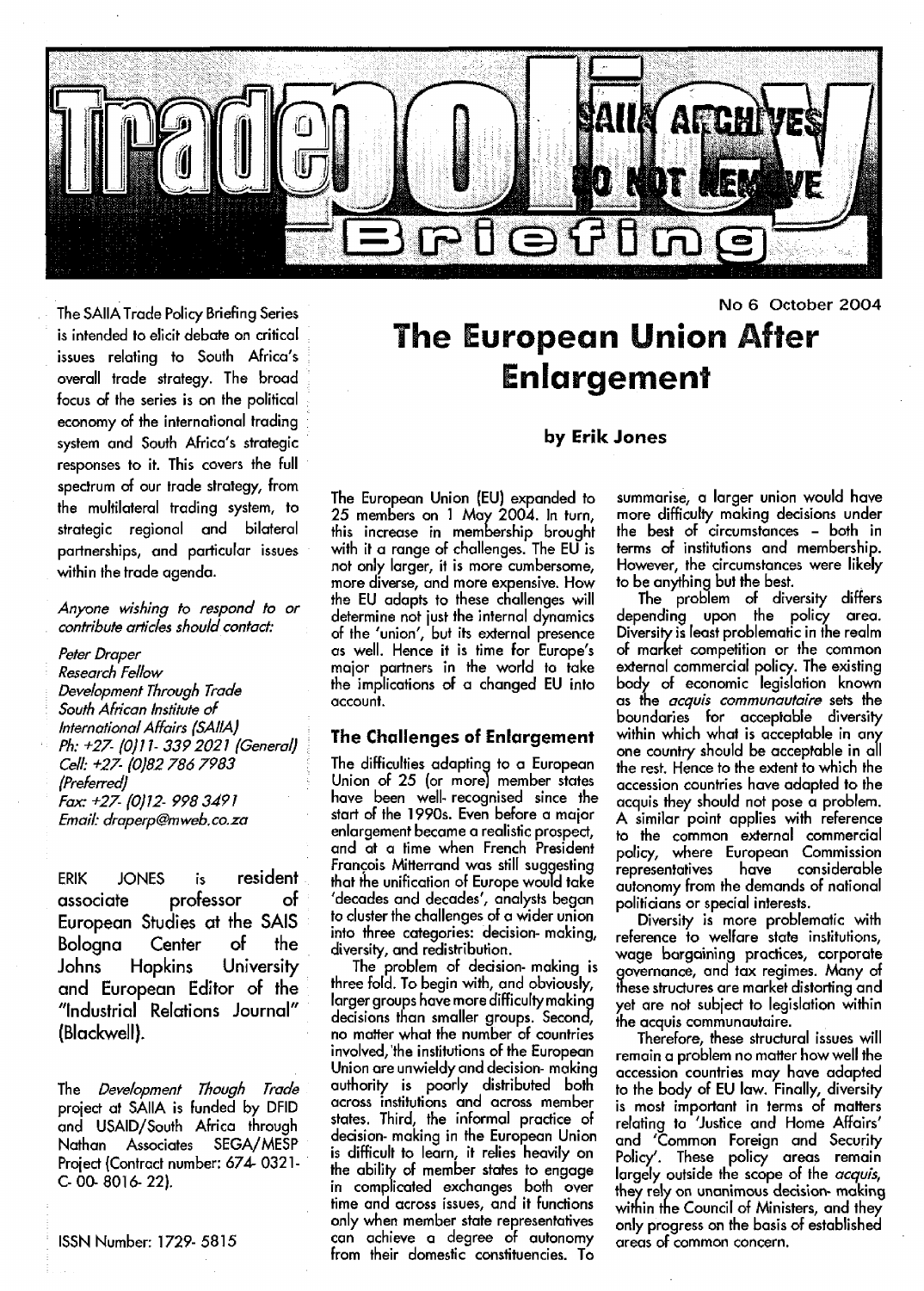## TradenolicVarite Gibel

The problem of redistribution is in many ways a feature of diversity as well. The accession countries are generally less wealthy, on a per capita basis, than the existing member states. Therefore, they are sure to attract financial resources directed to regional development that are triggered by relative per capita income. Many of the accession countries also include large agricultural sectors [see Table 1]. By implication they will attract large support under the EU's common agricultural policy (CAP). Given that regional and agricultural transfers make up the bulk of tne EU's budget, the effect of enlargement will be to trigger massive transfers from existing member states to the accession countries - transfers that would not only increase the burden on net- contributors to EU coffers, but that would decrease (or eliminate) the benefits paid out to net- recipients.

 $\overline{2}$ 

These issues were well known already in the early 1990s. Moreover, the challenges of enlargement have not changed in the intervening period. What has changed is the European Union.

#### Responding to the Challenge

The EU member states have engaged in a prolonged struggle to reform their institutions, procedures, and finances in preparation for enlargement. At times, this struggle has coincided with other developments in European integration, such as the deepening of European policy competence in the area of Justice and Home Affairs or with respect to unemployment. At other times, however, the struggle to adapt the EU fo enlargement has come into conflict with other integration projects, such as the elaboration of a European Security and Defense Identity (ESDI) or a common European Security and Defense Policy (ESDP). Moreover, the pattern of adaptation has not been optimal when viewed in terms of the EU as a whole. Rather it has reflected the political possibilities of the member states, both existing and potential.

Adapting the institutions for decision making has proven to be extremely difficult. The European Council agreed treaty revisions at Amsterdam (June 1997), Nice (December 2000), and in the form of a draft constitutional treaty (July 2003). However, the Amsterdam revisions did not address fundamental questions of institutional design, the Nice revisions provided only stopgap measures that some have argued are actually worse than the original institutions themselves, and negotiation of the draft constitutional treaty collapsed

at the Brussels European Council summit (December 2003). The failure of the Brussels summit was due in large part to a bitter conflict over relative voting weights between France and Germany on the one hand, Spain and Poland on the other hand. The fact of this conflict is unremarkable. That the weaker parties, Spain and Poland, could not be bought off is more important. Constitutional negotiations have resumed with the recent change in the Spanish government. However, the intransigence of Polish opposition in December 2003 suggests that the accession countries may have some way to go before they learn the art of effective participation in European decision- making. Put another way, institutional reform, no matter how difficult, is only part of the solution to a problem that must still be addressed.

Adaptation to the challenge of diversity has been more successful, particularly in the realm of economic structural reform. (NB: This is not to say that the reforms themselves have been successful, only that the process is improved). In part this adaptation has derived from a deepening of European responsibility for employment and unemployment. The June 1997 Amsterdam treaty revisions introduced a title on employment into the Treaty Establishing the European Community (TEC). At the time, this amendment was viewed as a political concession to the incoming left- wing French cabinet of Lionel Jospin. However, it has since evolved into a complicated network of overlapping procedures for active labor market policies, market structural reforms, and macro- economic dialogue between government, labor, and industry. A general strategy for this network of reform procedures was agreed by the European Council at Lisbon (March 2000) and centres on an open method of co- ordination. Within tne 'open method', member states tailor their reform strategies to their own requirements, both institutional and political. The European Union as a whole plays a role in monitoring and encouragement.

The results of the Lisbon strategy are mixed. The EU has not been able to achieve the world's most competitive economy, but it has been able to make progress in reform on a number of different fronts in different member states. In particular, the introduction of active labour market policies has changed the way many member states tackle the jobs crisis. Meanwhile, the broader application of shared- best- practice has provided an important source of policy innovation at the member level.

The result has not been to encourage diversity in Europe. Rather it has been to take advantage of diverse European experience in managing the process of welfare state reform. In the final analysis, the Lisbon strategy is more important for the procedures it introduces than for the results that it has achieved. Hence, the most recent European Council summit (March 2004) has lowered expectations from the Lisbon strategy but also renewed commitment to progress despite diversity. This commitment is signally important given the increased diversity - both institutional and political - that will come into the Lisbon strategy as a result of accession.

Response to diversity has been less remarkable in the area of foreign and security policy, but is evident nevertheless. The controversy that surrounded the war in Iraq was certainly a setback. Over the long term, however, giving too much attention to the 'old Europe'- - 'new Europe' dichotomy is likely to prove misleading. It is true that a number of EU member states disagreed with France and Germany in their opposition to US led intervention. It is also true that a number of the accession countries sided with the pro- Atlantic faction. However, there is nothing remarkable in this. Euro- Atlantic controversy is as old as European integration. Moreover, Iraq- sized conflicts are relatively rare. Far more important is the fact that the European Union was able to agree on so- called 'Berlin- plus' procedures for borrowing NATO assets. In doing so, the EU was able to assume responsibility for peace- keeping operations in former Yugoslavia. Critics of the ESDI and ESDP may point to the limited scale of these operations, but the point is that a European identity does exist, this identity is undiminished (and is indeed strengthened) by enlargement, and this identity can qive way to effective mo rugamy cum give way to encenve common poncy, occur poncies remain limited by the requirement to achieve<br>a common position before the fact. The point is simply that they can exist.

EU adaptation to the problem of redistribution falls somewhere between relative success and relative failure. The existing member states have proven consistently unwilling to accommodate the costs of enlargement, either before or after the fact. The European Commission's blueprint for enlargement, Agenda 2000 (June 1997), and the European Council's Berlin budgetary agreement (March 1999), both underscored that the accession countries would have to pay the major share of the costs of adapting to membership and that they should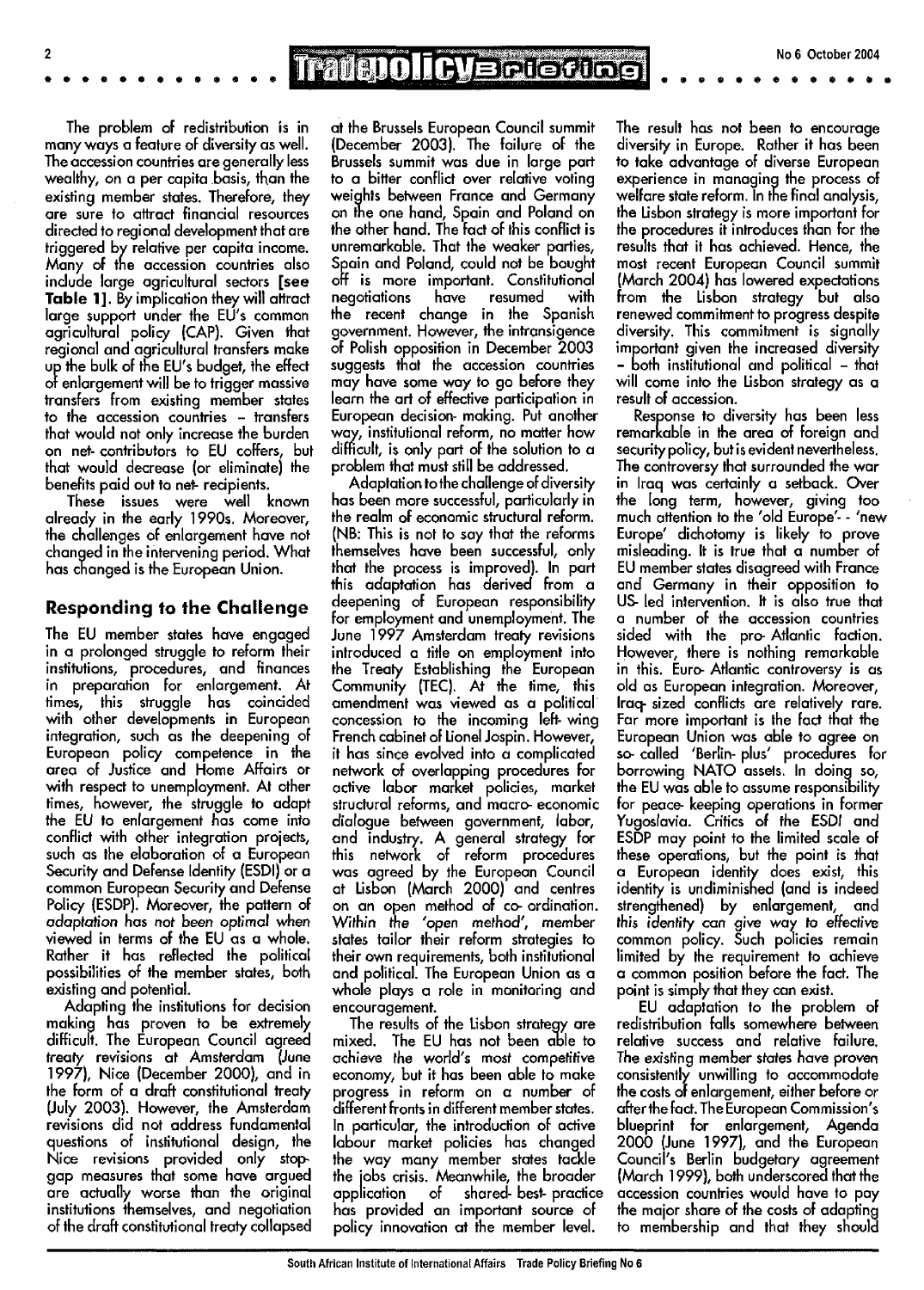TradatolicyBriefing

expect to receive only belated access to redistribution through EU coffers. However, NATO conflict in Kosovo gave new impetus to the enlargement process and forced a reconsideration of the financial implications. Before the conflict, the EU expected to take in only six new member states in the first wave of accession. Afterward, the accession process was amended to accommodate 12 countries plus, eventually, Turkey. Although only ten of the 12 would be eligible to join on 1 May 2004, it was clear already in 2000 that the financial implications would have to be revisited - not once, but twice. The EU would have to amend the financial authority granted at Berlin, and it would have to plan its expenditures for the period 2007- 2013.

### **Focus on Finance**

Three aspects of the changed financial situation require consideration: the treatment of accession countries, the structure of transfers for agricultural support and regional development, and the overall provision of resources for the EU budget. Of the three, the treatment of accession countries is the most explicit. The European Council decided in Brussels (October 2002) that the new member states would immediately contribute as full members to EU coffers. Nevertheless, they would receive direct payments for agricultural support at only 25% of the EU level in 2004, rising by increments of 5% to 2007, and further increments of 10%until 2013.

The treatment of agriculture is somewhat more complicated. Immediately prior to the October 2002 Brussels summit, the French and the Germans agreed to finance the CAP at constant absolute levels through 2013. This agreement was hotly disputed by both the British and the Dutch, who argued in favour of more comprehensive reform. Nevertheless, the Franco- German deal was ultimately accepted as the only basis for coming to an overall revision of the EU's finances in preparation for enlargement. The deal was made more palatable insofar as the precise wording remained ambiguous [see **box** 1] and given that the EU would have to revise its common agricultural policy in light of the commitments it had made to multilateral negotiations within the Doha Round of the World Trade Organisation (WTO) talks. It soon became clear, however, that the French regard the commitment to agricultural expenditure as a level and not a ceiling. Moreover, a second Franco- German deal in June 2003 mitigated the scope of CAP reform by

giving countries the right to delay the 'de- coupling' of agricultural subsidies from production levels by maintaining price supports as opposed to switching over to grants in income. The delay is only for two years, from 2005 to 2007, and the effects are felt primarily in terms of output and not total expenditure under the CAP.

Nevertheless, the concession signals the continuing salience of agriculture

#### Box 1

<u> 1966 - Andreas Albert Albert III (f. 19</u>

 $\hat{z}_\mathrm{max}$  .

The overall expenditure in nominal terms for market- related expenditure and direct payments for each year in the period 2007-2013 shall be kept below this 2006 figure increased by 1 % per year.'

Presidency Conclusions, Brussels European Council Summit 24 & 25 October 2002.

subsidies for the French (and therefore the likelihood that the French continue to resist sweeping reform).

The debate now centres on the overall provision of EU resources. Soon after the European Council failed to reach an agreement on the constitutional treaty in Brussels (December 2003), the six most important net contributors to EU coffers - including Britain, France, and Germany, plus the Netherlands, Austria, and Sweden - wrote a letter to European Commission President Romano Prodi indicating their unwillingness to see EU resources go above 1% of gross national income (GNI). Prodi responded by asserting that 'with only l%of GNI it will simply not be possible to do what these Member States - and all others - expect from us/ When the Commission presented its financial prospective (10 February 2004), the total allocations averaged **1,14%** of GNI during the 2007-2013 period, with a peak of 1.23% in 2008. Within those figures, the two largest outlays - for agriculture and for regional development – are held constant in absolute terms over the six- year period. Meanwhile, the much smaller allocations for internal security, <u>foreign affairs</u>, and administration are allowed to grow along with the underlying growth in GNI. Prodi is right to suggest that much of this could not be accomplished without going above the accomplished without going above the<br>1%of GNI ceiling.

The question remains, therefore, what part of the agenda will be left undone.

### **The Larger Picture**

The European Union still faces important

adaptations to the challenges of enlargement - in terms of decisionmaking, diversity, and redistribution. Moreover, the range of issues to which the EU must respond has grown dramatically over time. Unemployment remains a problem to which we must add the threats of organised crime, international terrorism, weapons of mass destruction, environmental degradation, demographic change, and world development. Within this new environment, the key to European adaptation will lie in finding a consistent source of leadership with a coherent program of action. The hope among Euro- idealists is that the institutions of the European Union can be refashioned in a manner that gives the Union much the same capacity for agency that we typically associate with a nationstate. A more pragmatic, and yet still optimistic view is that the larger member states will band together either as an informal directoire or as a more formal core Europe. The greatest likelihood is that Europe will move into a phase of muddling through that is marked by more controversy over redistribution than progress in terms of integration.

The idealistic view nevertheless deserves careful consideration. The constitutional treaty does have provisions that should strengthen the 'actorness' or agent- like capacity of the European Union. A dual- majority voting procedure gives greater authority to the larger countries. A European foreign minister may offer greater coherence both to the outside world and in relations between the Council of Ministers and the Commission. And so on. The problem is that this treaty must first be accepted in the European Council and then ratified in each of the 25 member states. The decision by UK Prime Minister Tony Blair to call a referendum in Britain is only one obstacle, albeit an important one. The media pundits are now convinced that such a referendum will inevitably fail. Even if true, it will be only one failure among many. The odds of a successful referendum on the constitution in Sweden, Poland, Slovakia, and Lithuania are worse. The odds of a successful referendum in the Netherlands are only slightly better than those in Britain. The real threat is that French President Jacques Chirac will buckle to domestic pressure and call a referendum in that country. He has foreclosed that option for the moment, but nothing in French politics invitent, politiciting in French points is ever infur<br>support for the CAP).

The notion of a Franco- German-British directoire is more believable.